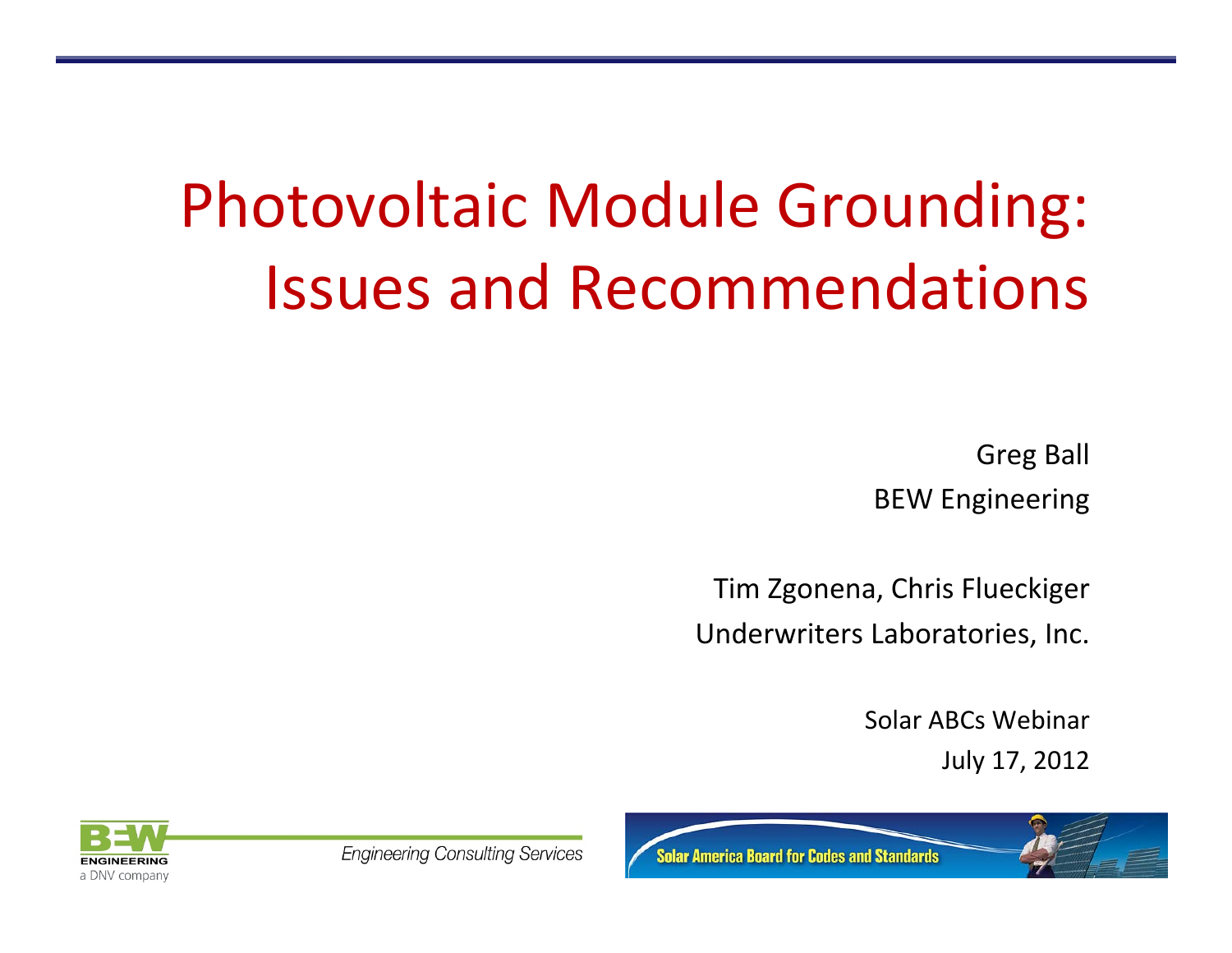### Thanks to….

- •Co‐Authors Chris Flueckiger & Tim Zgonena, UL
- •Larry Sherwood, Maureen McIntyre, Linda Hill, Solar ABCs
- • Solar ABCs grounding review team including:
	- – John Wiles, Brian Wiley, Mike Coddington, Michael Sheehan, Bill Brooks, Howard Barikmo
	- Carl Lenox, John Mead
	- –Others from Solar ABCs Steering Committee and stakeholders

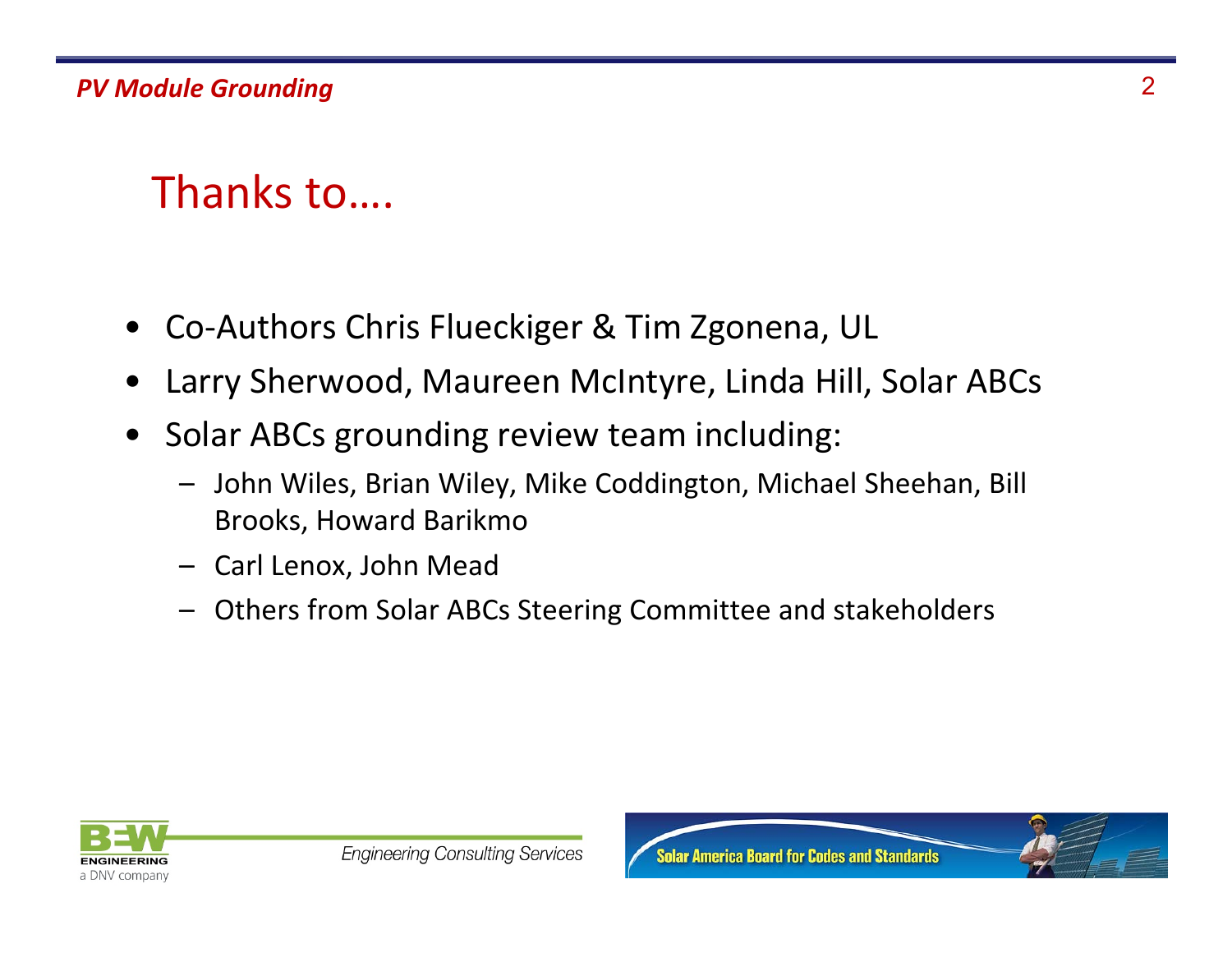## Study Objectives

- • Address two key issues:
	- There are <sup>a</sup> limited numbers of approved (listed) grounding methods, despite <sup>a</sup> wide variety of installation methods for grounding module frames.
	- Lack of confidence in existing approved grounding methods, due largely to failures in the field from loss of mechanical integrity, installation error, and damage from corrosion.
- • Specific Issues/Consequences:
	- Onus of defining acceptable methods and components fell on module manufactures via UL 1703.
	- Grounding equipment suppliers must have their components/methods included in module installation manual
	- Violations, misinterpretations, and errors in the above.
	- Well‐engineered grounding measures using methods or component systems that together were not listed or had no reasonable process for certification through UL 1703.



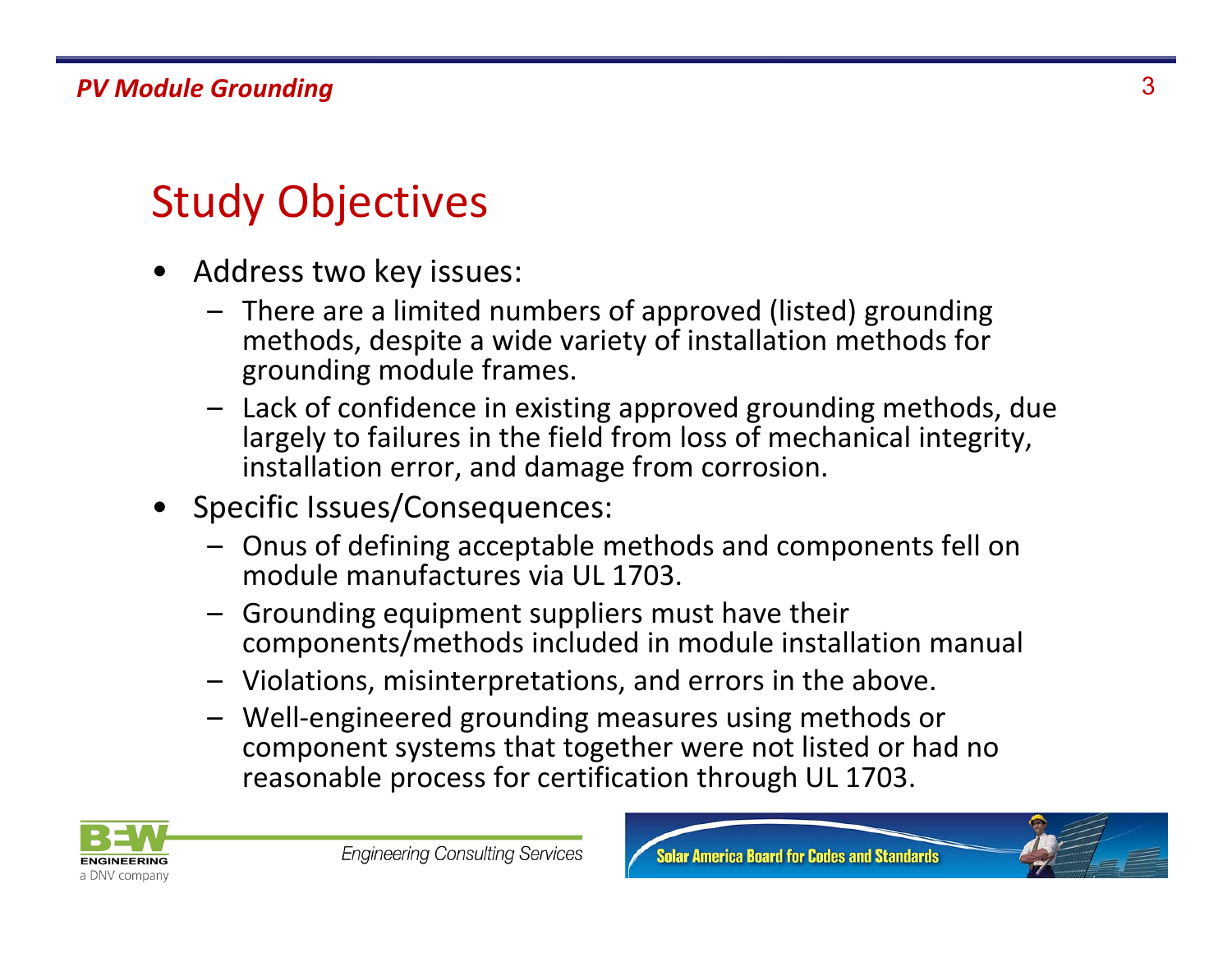## Study Outline

- • Address gap in requirements and methods for reliable grounding of PV module frame and mounting components
- $\bullet$  Preliminary "lay‐of‐the‐land" Report (BEW) ‐ Published 3/2011
	- Summary of existing conditions, problem statement
	- Survey of existing issues and experiences from stakeholders
- $\bullet$  UL interim test development (UL) – Released 6/2011
	- – Preliminary testing on corrosion, degradation using methods that go beyond those in existing UL 1703 standard.
- • Final report (BEW/UL) ‐ Published 4/2012.
	- Update on relevant standards
	- Recommendations for <sup>a</sup> set of tests/methods to incorporate into existing/new standards
	- Additional analysis of safety thresholds and objectives for proper module grounding

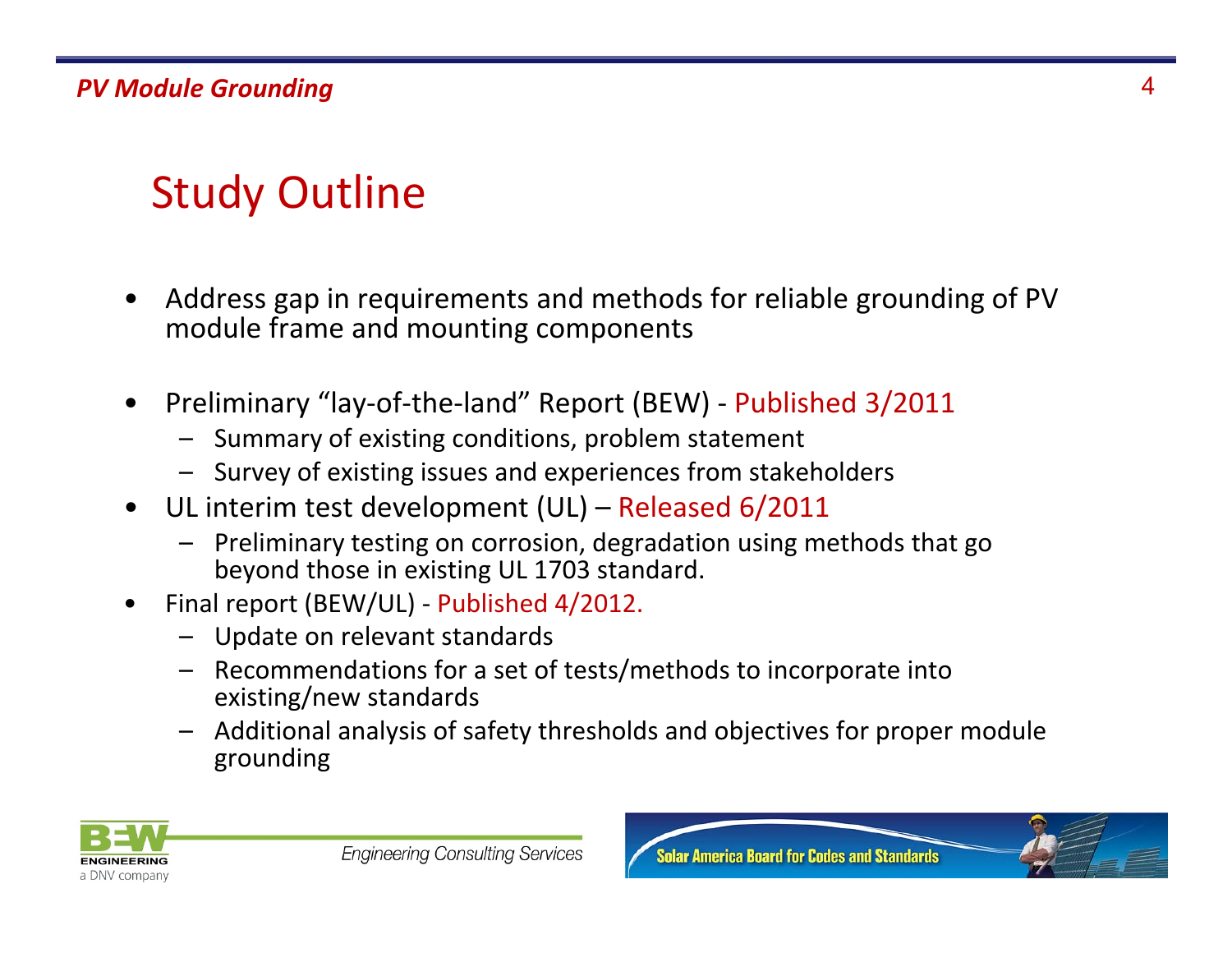## **Definitions**

- • The terms "ground," "grounding," and "grounded" are used to describe the connections to module frames that are the primary focus of the study.
- There is <sup>a</sup> distinction between "grounded" and "bonded."
- $\bullet$  Article 100 of the 2011 National Electric Code (NEC) defines these terms as follows:
	- Grounded: Connected to ground or to <sup>a</sup> conducting body that extends the ground connection.
	- Bonded: Connected to establish electrical continuity and conductivity.
- $\bullet$  Much of the scope of this study focuses on the bonding of frames to other parts or conductors that are then grounded. The reports use the more general "grounding" term to describe both bonding and grounding unless bonding is specifically called out.



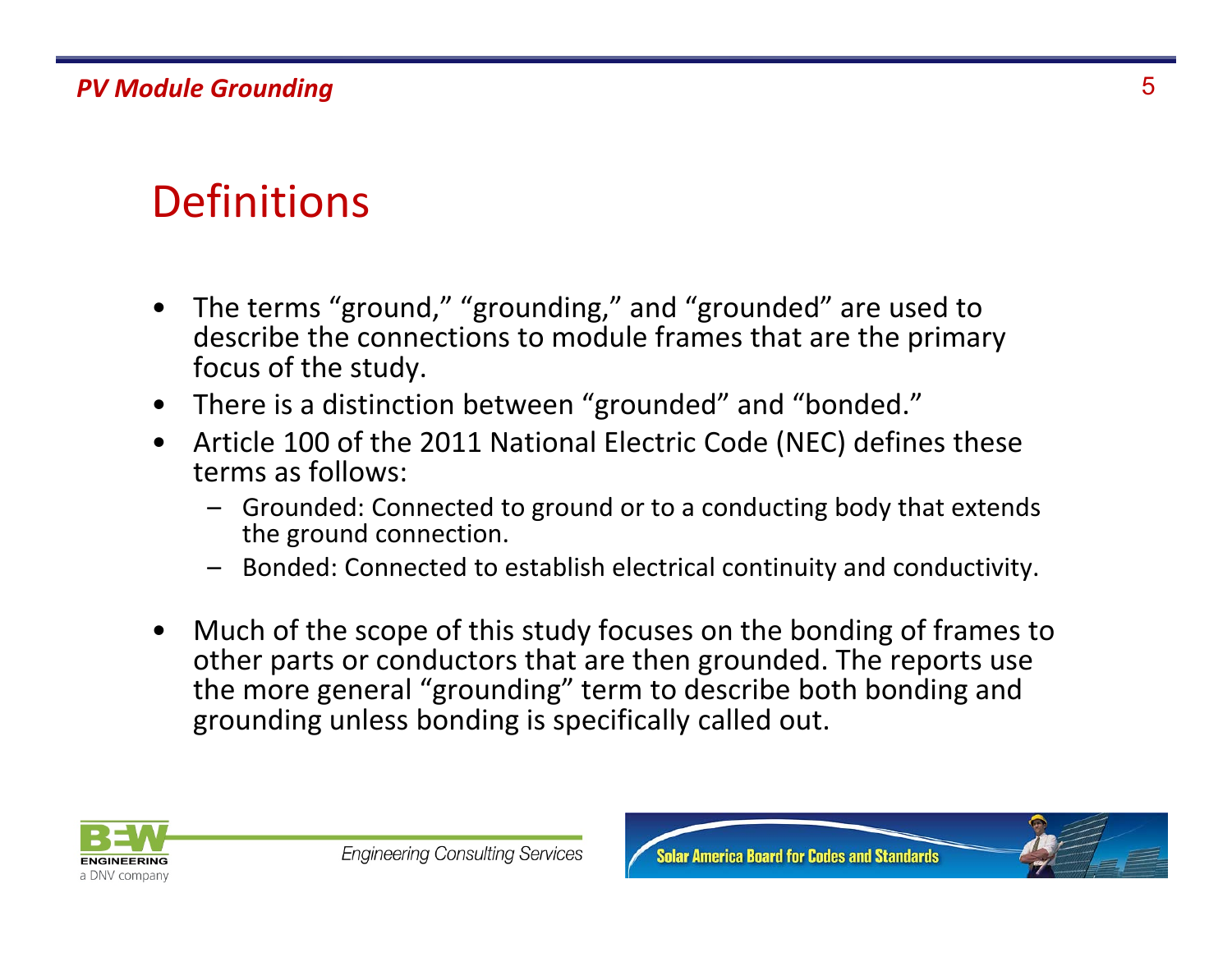### Scope

- •Focus is on grounding of conventional module frames
- • Report does not specifically address:
	- AC modules or other module integrated or attached electronics
	- –Grounding/bonding of support structures
	- System level equipment and electrode ground issues
	- Lightning protection
- System level grounding issues specifically related to the NEC are being addressed in upcoming Solar ABCs study by John Wiles.

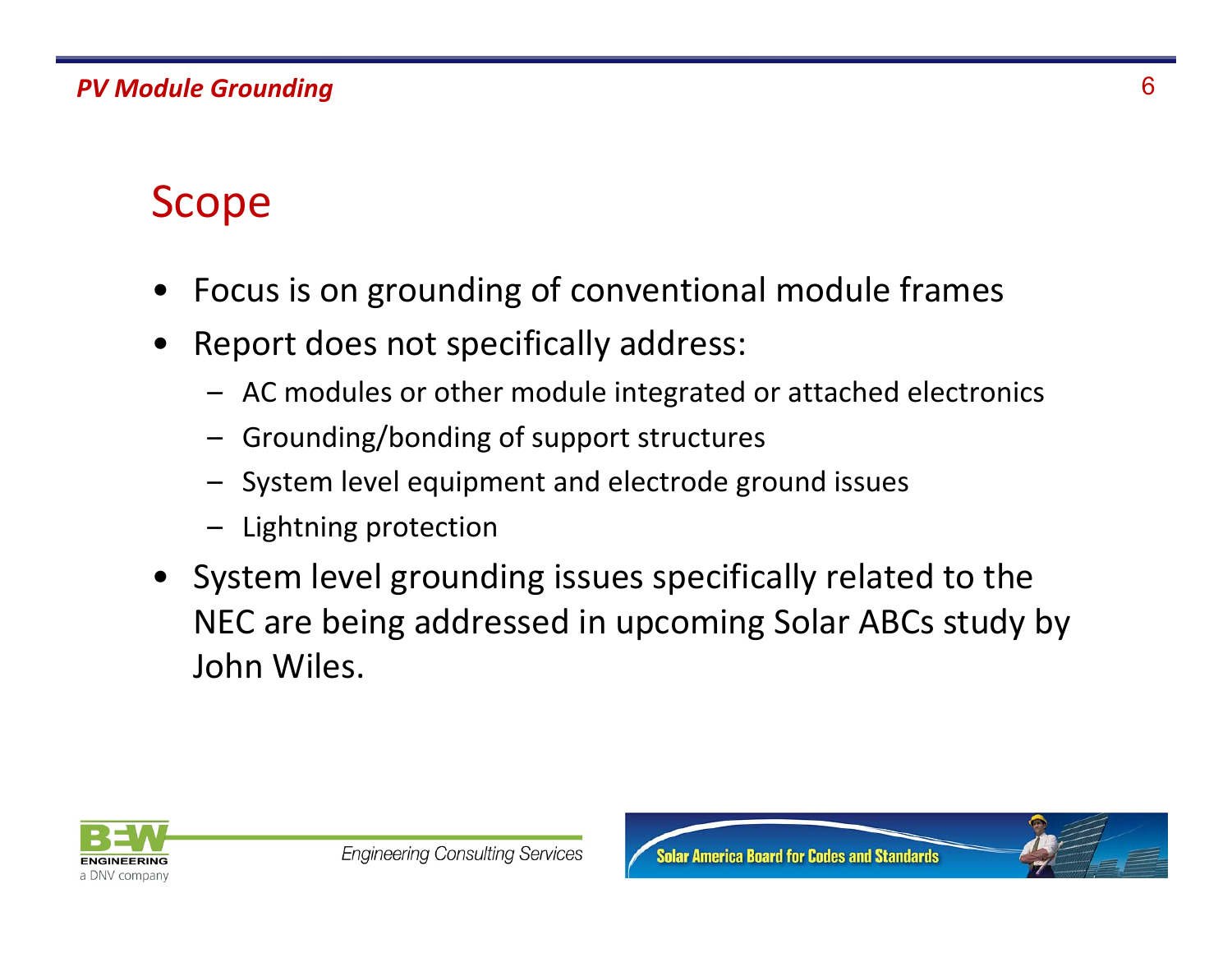## Update on Applicable Standards

- • UL 1703: *Flat‐Plate Photovoltaic Modules and Panels*
	- Still a "primary" standard for module grounding and devices.
	- –Multiple changes through Standards Technical Panel (STP)
	- Move towards more categorical evaluation of ground means
- UL 467: *Grounding and Bonding Equipment*
	- General ground component testing.
	- Not allowed for PV module connection evaluation per UL CRD
	- Briefly considered revising to qualify PV grounding components
- UL 2703: *Rack Mounting Systems and Clamping Devices for Flat‐Plate Photovoltaic Modules and Panels*
	- New standard created to address PV module mounting systems
	- Ability to certify individual components as well as panelized apparatus

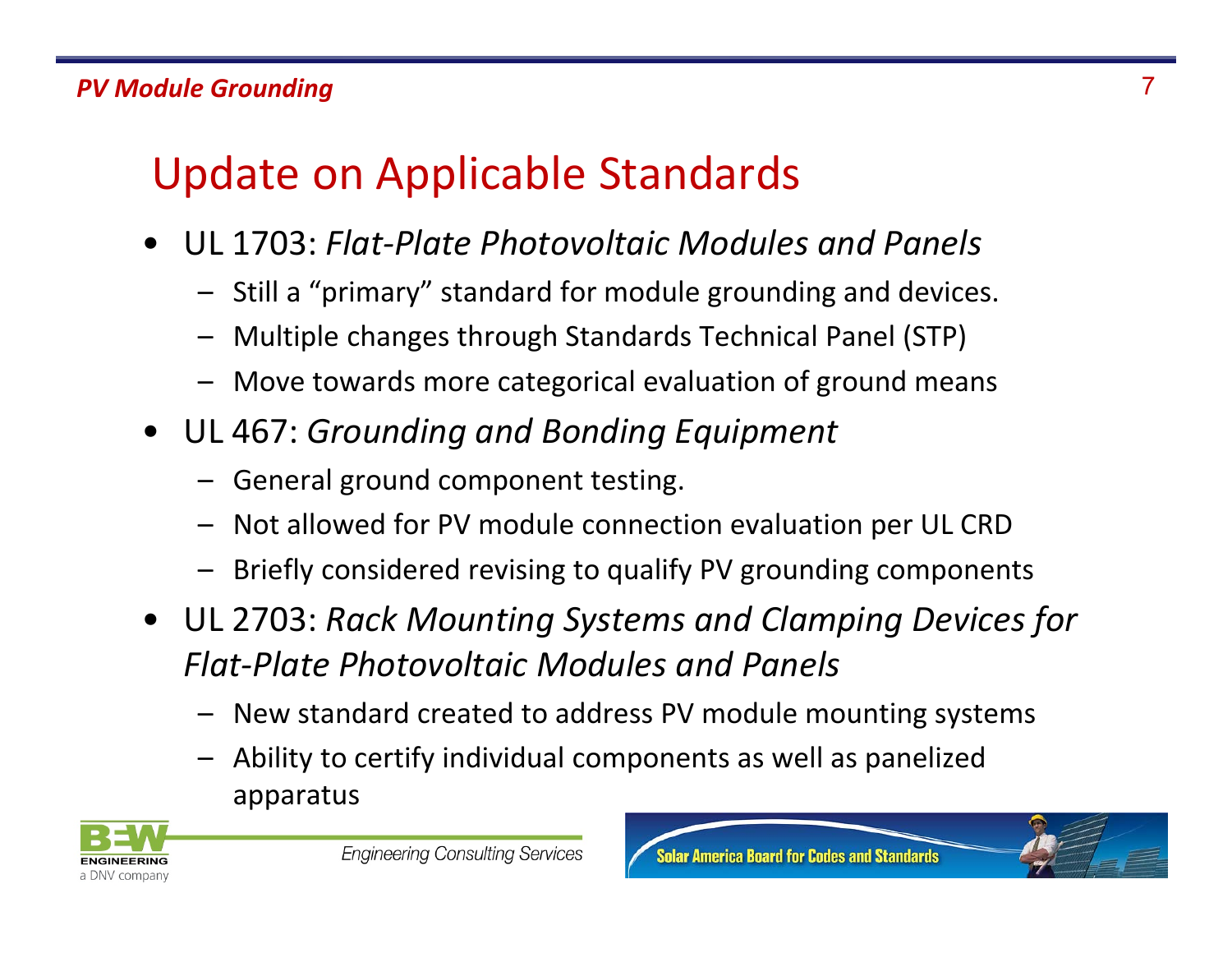### Enhanced Current Tests

- $\bullet$  Recommendations from ad‐hoc group focusing on UL 1703's grounding/bonding section:
	- Bond path resistance: Existing low‐current (30A) test based on string fuse and leakage current.
	- – Bonding devices, two high current tests:
		- 4‐6 <sup>s</sup> test, current per UL 467 (based on size of largest allowed ground conductor, e.g. 750 A for #10 AWG.)
		- 5000A until fuse blows
	- Grounding means shall not crack, break, or melt
- •Largely implemented in UL 2703 Draft

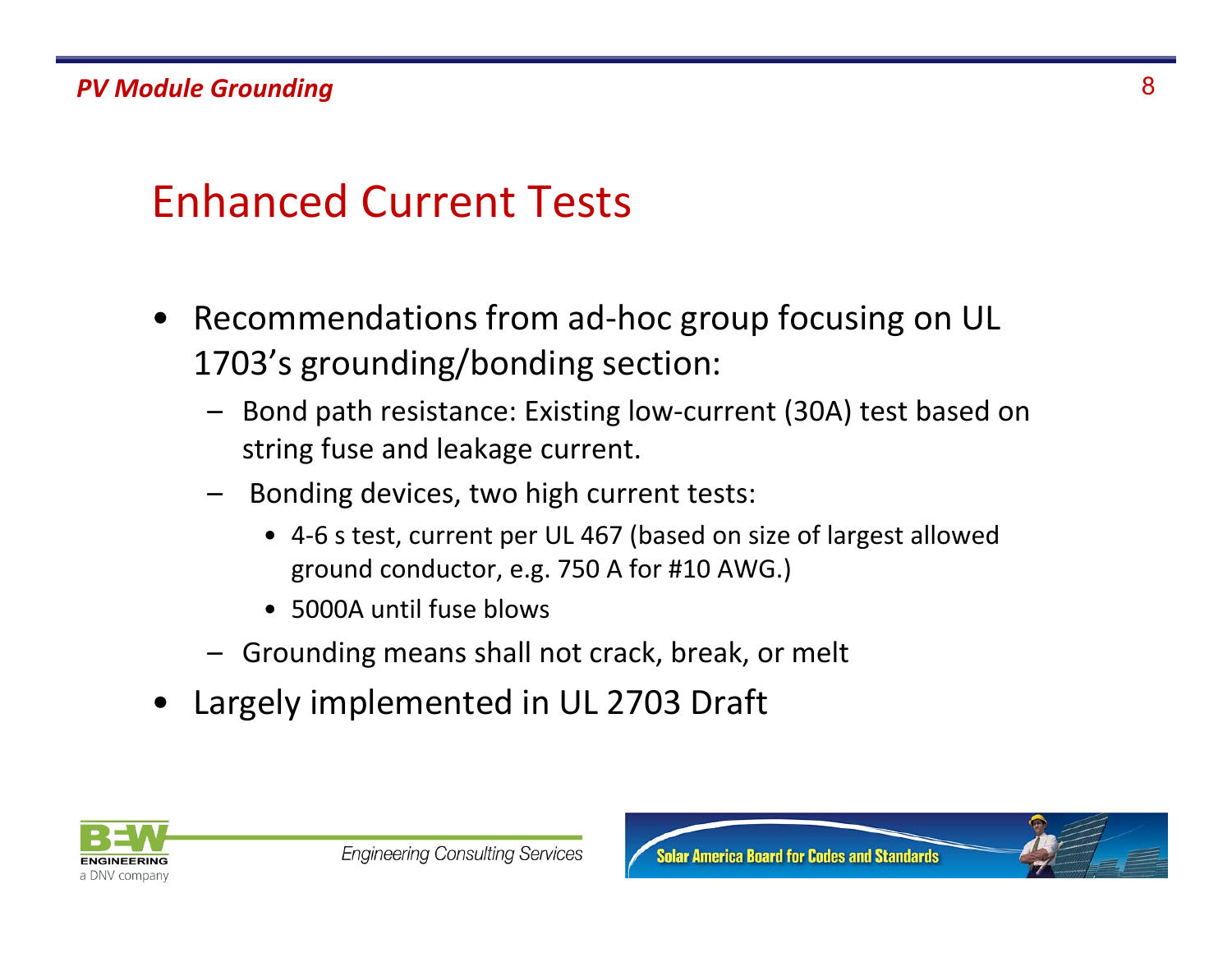## Environmental and Accelerated Aging Tests

- Section 35: Temperature Cycling Test
	- 200 cycles various, from ‐40 to +90C
- Section 36: Humidity Test
	- 10 Cycles humidity‐freeze
- Section 37: Corrosive Atmosphere Test
	- Salt spray and moist carbon‐dioxide/sulphur dioxide
	- – *Exception: A specimen constructed of materials such as plastic, 300 series stainless steel, or aluminum, which are inherently resistant to atmospheric corrosion need not be tested.*
- • *Bonding Path Resistance tests are repeated after environmental exposure tests*

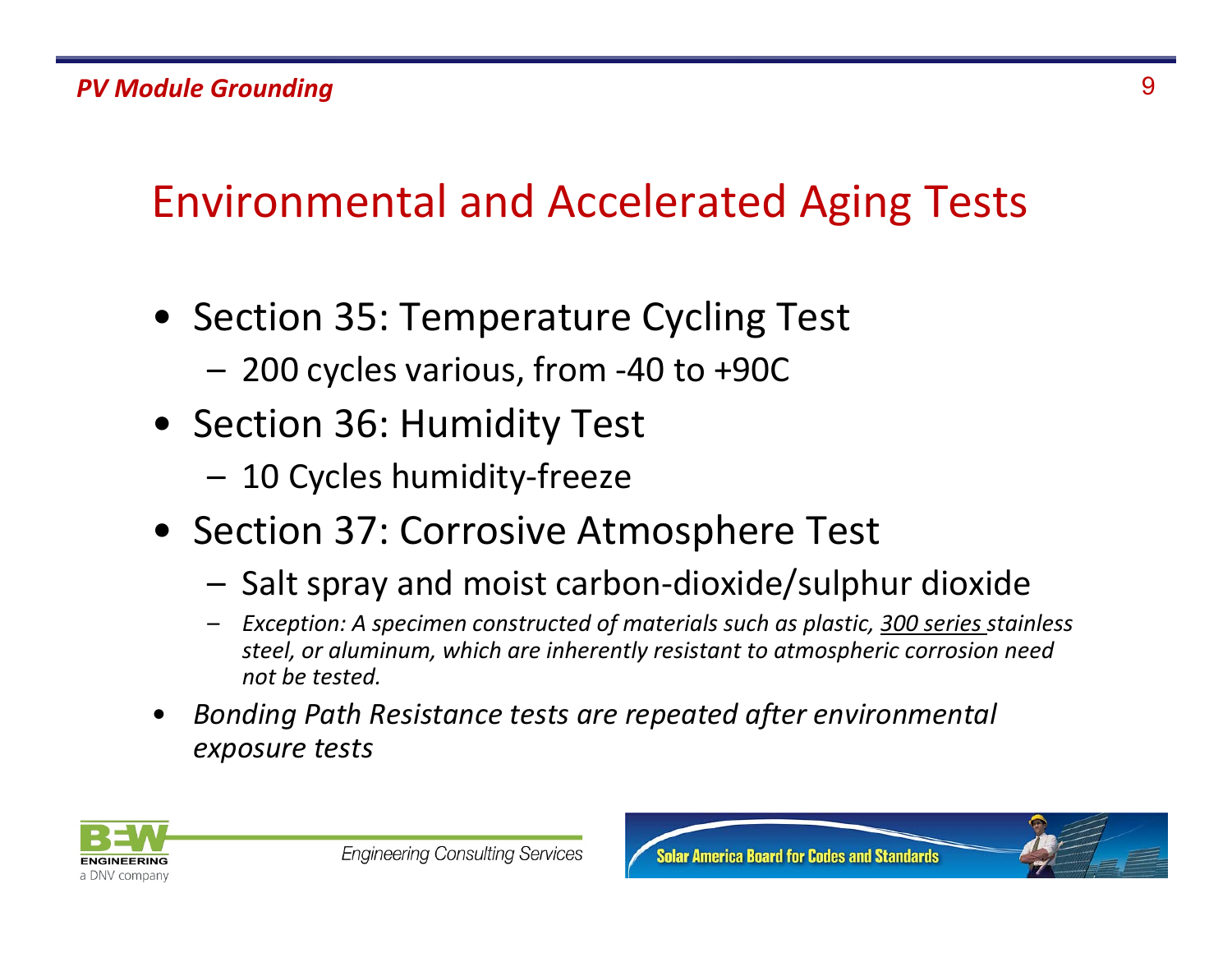### UL 2703 Activities

- • Surge of UL 2703 grounding and bonding applications and listings
- $\bullet$  Component success generalizations:
	- 300 Series stainless steel passing well (16% Cr min, Austenitic chromium‐nickel alloys)
	- 200 Series stainless is hit or miss (austenitic chromium‐nickel‐ manganese alloys )
	- 400 Series stainless generally not passing (ferritic and martensitic chromium alloys)
	- ASTM A690 or better galvanized steel doing well (with Atmospheric Corrosion Resistance for Use in Marine Environments)
	- A660 and below galvanized steel not as well, with exceptions
	- Zinc thickness more relevant than galvy method (electroplating or hot-dipped), but hot dipped generally better



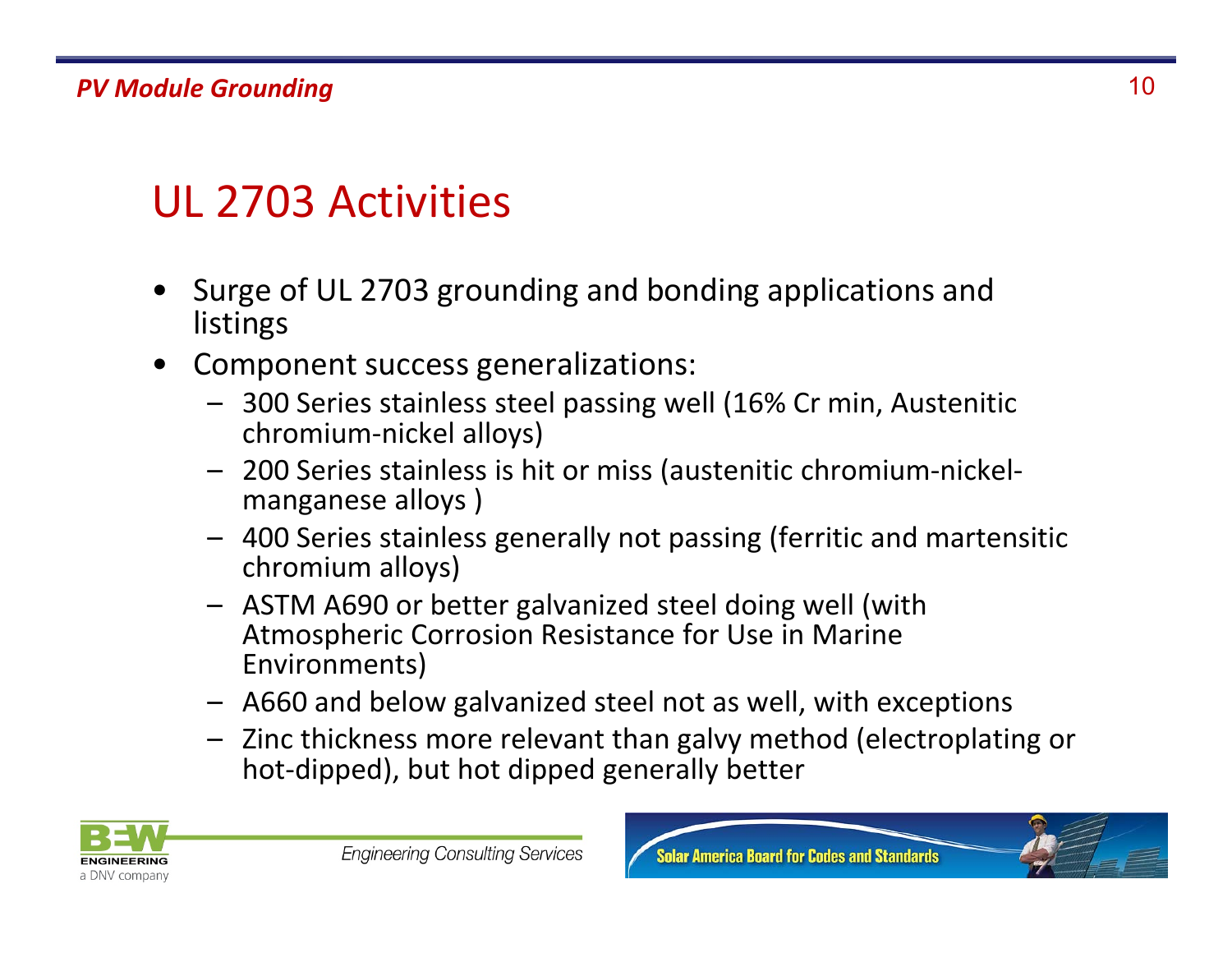## UL 2703 Activities

- Connections applying torque force anecdotally faring better than just direct force, but not as <sup>a</sup> rule
- Varying thickness of module frame anodization catching applicants off‐guard (device not penetrating successfully).
- Device failures generally occur in bonding resistance or short‐circuit tests after environmental conditioning tests
- Several proposed solutions have conflict with NEC 250.8 (see next slide)

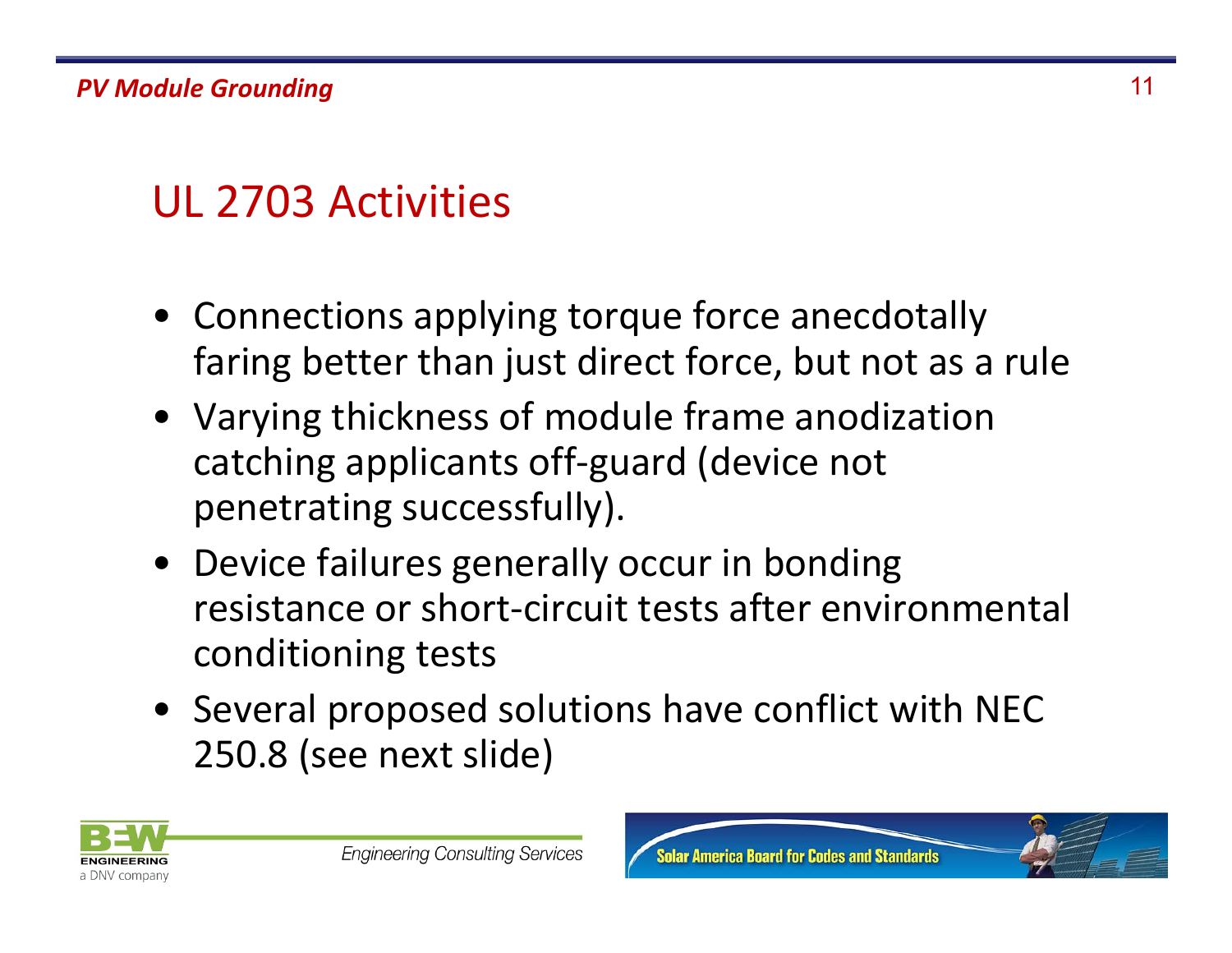### 2008 NEC 250.8 Connection of Grounding and Bonding Equipment

- • (A) Permitted Methods. Grounding conductors and bonding jumpers shall be connected by one of the following means:
	- –(1) Listed pressure connectors
	- –(2) Terminal bars
	- –(3) Pressure connectors listed as grounding and bonding equipment
	- (4) Exothermic welding process
	- **(5) Machine screw‐type fasteners that engage not less than two threads or are secured with a nut**
	- **(6) Thread‐forming machine screws that engage not less than two threads in the enclosure**
	- (7) Connections that are part of <sup>a</sup> listed assembly
	- –(8) Other listed means
- • (B) Methods Not Permitted. Connection devices or fittings that depend solely on solder shall not be used.

Section 250.8 has been revised by deleting the specific prohibition of sheet metal screws since **there are many other types of screws that also are prohibited, such as drywall screws, self--tapping tech screws with less than two threads into an enclosure and similar screws that may not provide an acceptable ground return path.**  Connections that are part of a listed assembly, where part of the listing process, are acceptable since the grounding connections have been tested. Machine screws with at least two threads or secured with a nut are acceptable, and any self-tapping screw, where at least two threads are formed, are acceptable. Section 250.8 has been changed into a list format for ease of use.



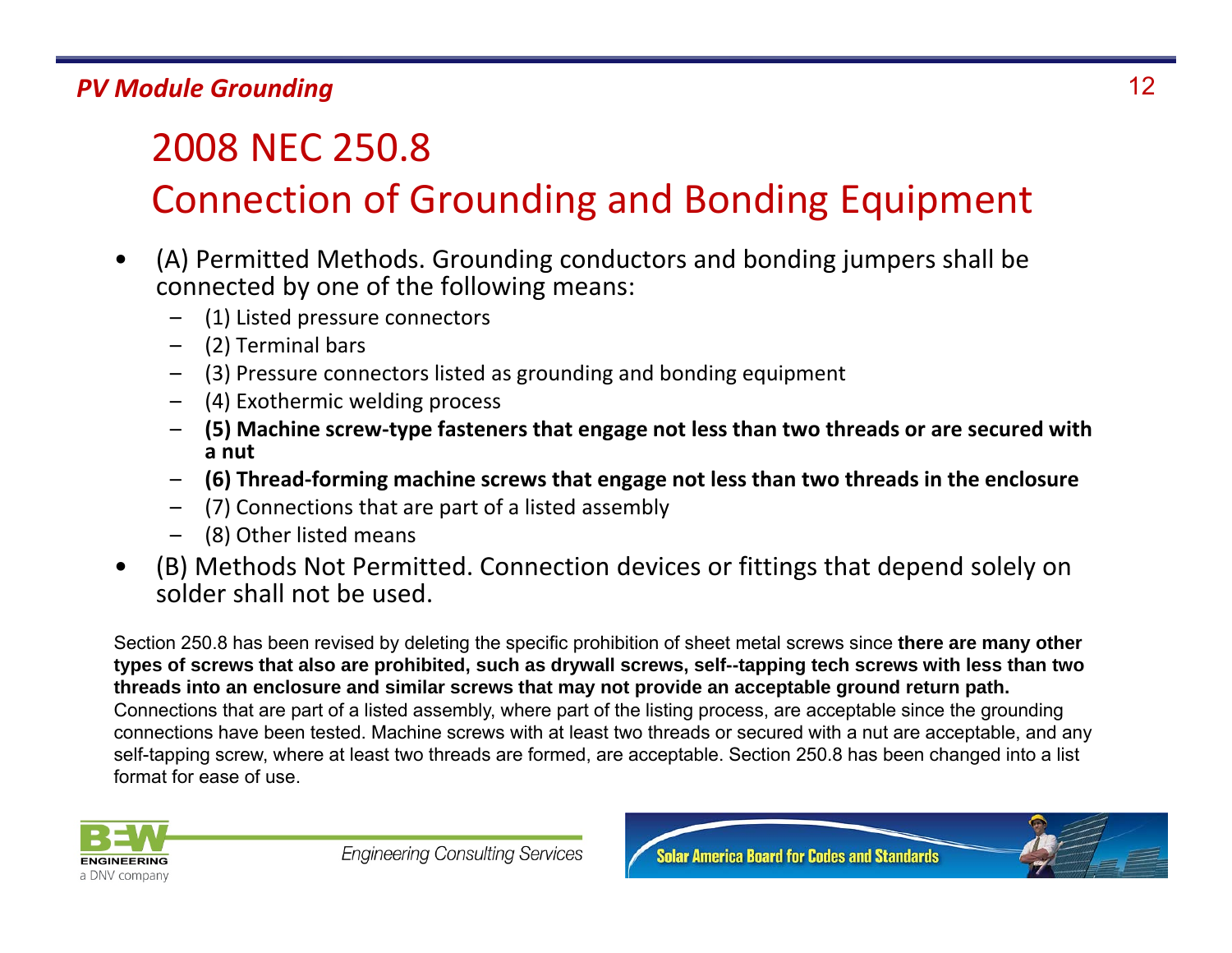### Accelerated Aging Tests

- Evaluate long‐term effectiveness of different module grounding methods:
- 1. copper connections via screw/washer/nut assemblies
- 2. lay‐in lug assemblies
- 3. grounding clips

Install and age separately using: 1.IEC 61215 damp heat tests 2.IEC 60068‐2‐11 salt mist tests (similar to ASTM B117)

…With and without current cycling, anti‐ oxidant compound

#### ACCELERATED AGING TESTS ON PV GROUNDING CONNECTIONS

Ethan Wang<sup>1</sup>, Kai-Hsiang Yen<sup>1</sup>, Carl Wang<sup>1</sup>, Liang Ji<sup>2</sup>, Timothy Zgonena<sup>2</sup> Underwriters Laboratories Taiwan Co., Taipei, Taiwan <sup>2</sup>Underwriters Laboratories Inc., Northbrook, IL, USA

#### **ABSTRACT**

As many contemporary Photovoltaic (PV) Power systems being installed are designed to produce significant amount of electricity and claimed to operate for 25 years or more, appropriate grounding on PV modules to reduce or eliminate shock and fire hazards becomes a critical issue under high electricity output and long-term use. Although some PV manufacturers have provided technical bulletins to suggest grounding products and methods, not all of them have been carefully evaluated and reviewed by the certification/listing laboratories. In this paper, different types of PV grounding connectors were collected, installed and put into accelerated environmental test chambers. The effects of current cycling, assembly force, antioxidation coating application on grounding reliability were evaluated. The grounding failure modes and mechanisms are also discussed in this paper.

#### **INTRODUCTION**

Photovoltaic (PV) power systems being installed today are normally designed to produce significant amounts of electricity over an expected operating life of more than 25 years. The high electrical output and long-term reliable performance necessitate robust grounding systems for PV systems to minimize accidental electric shock and fire hazards.

In late 2007, UL issued an Interpretation of UL 1703 on the topic of module field grounding. The Interpretation clarified that the module instruction manual must specify the grounding methods and materials to be used for external field-made grounding connections. These methods and materials are evaluated as part of the module Listing process and will apply to all existing Listed modules and their instructions as they come up for review [1].

A good connection between the grounding hardware and the module frame is essential for a grounding system to function properly. Typically PV manufacturers use copperalloy for electrical connections and aluminum-alloy for the module frames. The anodization on the aluminum-alloy surfaces is able to provide an oxidized layer to minimize further corrosion of the frames. However, while the anodization of the aluminum-alloy surfaces creates an oxidized layer that minimizes frame corrosion, it also generates a high electrical resistance reducing grounding effectiveness. To overcome this design issue, the grounding hardware must penetrate through the

anodization layer to create a direct electric connection. This is normally achieved by one of the following approaches: (1) Installing a self-tapping or self-drilling fastener through the frame, (2) using a stainless steel star (toothed) washer held against the frame by a bolt or nut. or (3) attaching a Listed lug (see Fig. 1) to the marked grounding points after appropriate surface preparation has been accomplished [2] [3].

The differences in these grounding approaches may result in significant performance differences over the course of the product service life. Therefore further study is needed to address the long-term effect and reliability of these different grounding installations.



Figure 1 Lay-in lug Listed for direct burial (DB) and outdoor use.

#### **OBJECTIVE**

The objective of this study is to investigate the long-term effectiveness of different PV grounding devices under simulated harsh environmental conditions. By measuring the contact resistance at the junction between connectors and aluminum frames, this scope of this study includes examining the following grounding techniques:

- Attaching lay-in lug to aluminum frame with a lock-nut penetrating the aluminum surface.
- Removing anodization on the aluminum frame and then attaching lay-in lug directly to it. An antioxidant compound was applied between the lug and aluminum surface.
- Grounding copper wire to aluminum frame using thread-cutting screw and cup washer.
- Attaching lay-in lug to aluminum frame with a teeth washer laid between the lug and aluminum surface
- Using grounding clips assembly consists of a slider, base, and thread-cutting screw.

#### Supported by UL, Solar ABCs, Taiwan R&D and Minister of Economic Affairs



**Engineering Consulting Services** 

**Solar America Board for Codes and Standards** 

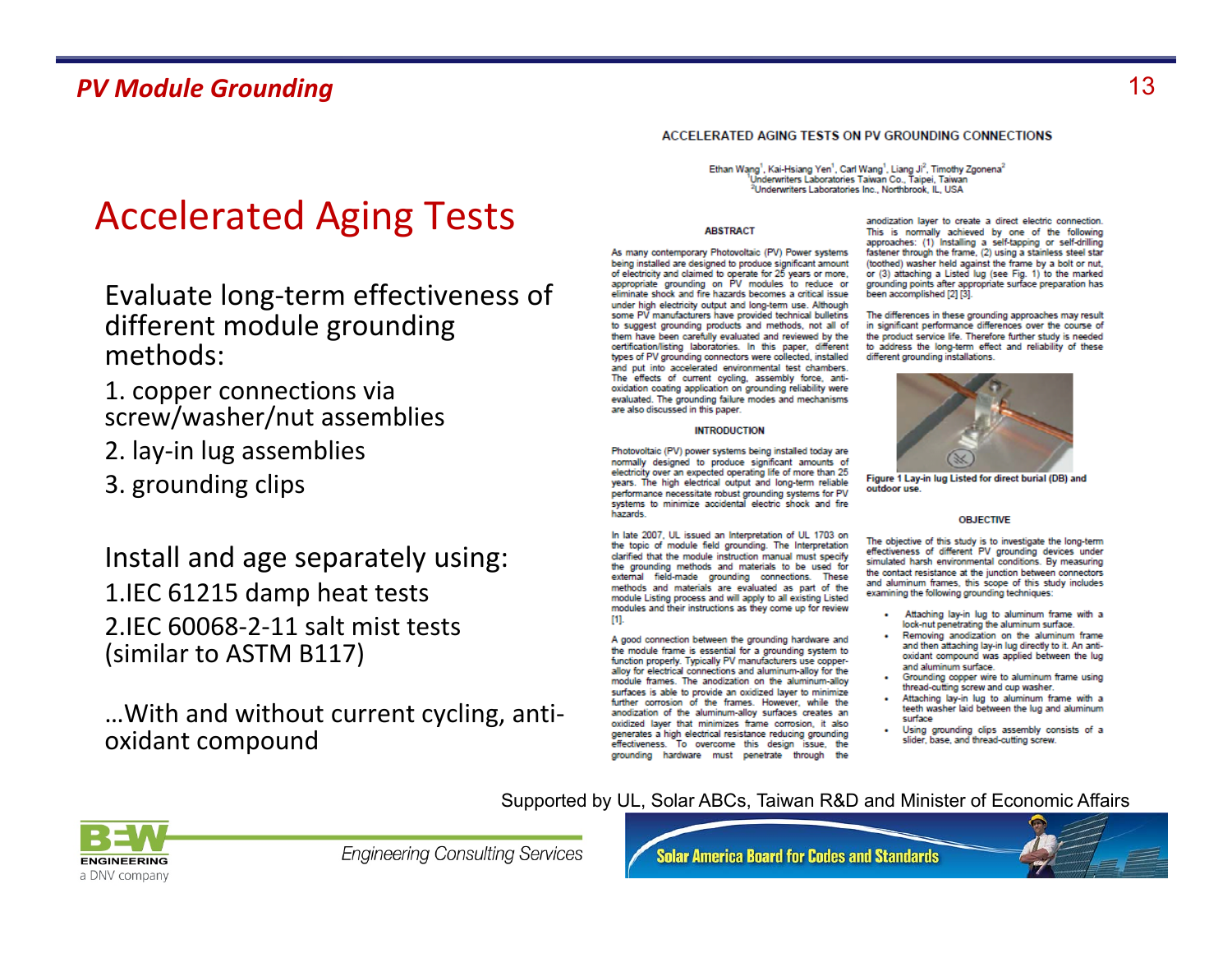### Aging Tests ‐ Salient Results

- $\bullet$  Under damp‐heat condition, R remained low (<0.05Ω) almost no change over 20 weeks.
- • Under salt mist conditionmost samples corroded severely failed (> 10Ω) in weeks,
- • Samples using the anti‐oxidant coating lasted longer before failing.
- • Lay‐in lug with washer (D) and grounding clips (E) with compound lasted <sup>&</sup>gt; 20 weeks
- • Current cycling did not have <sup>a</sup> significant impact



Figure 4 Resistance change for all No.1 connectors under salt mist aging

- • Proper torque on the connections improved the performance.
	- –Under‐torqued connections failed 5 times sooner



**Engineering Consulting Services** 

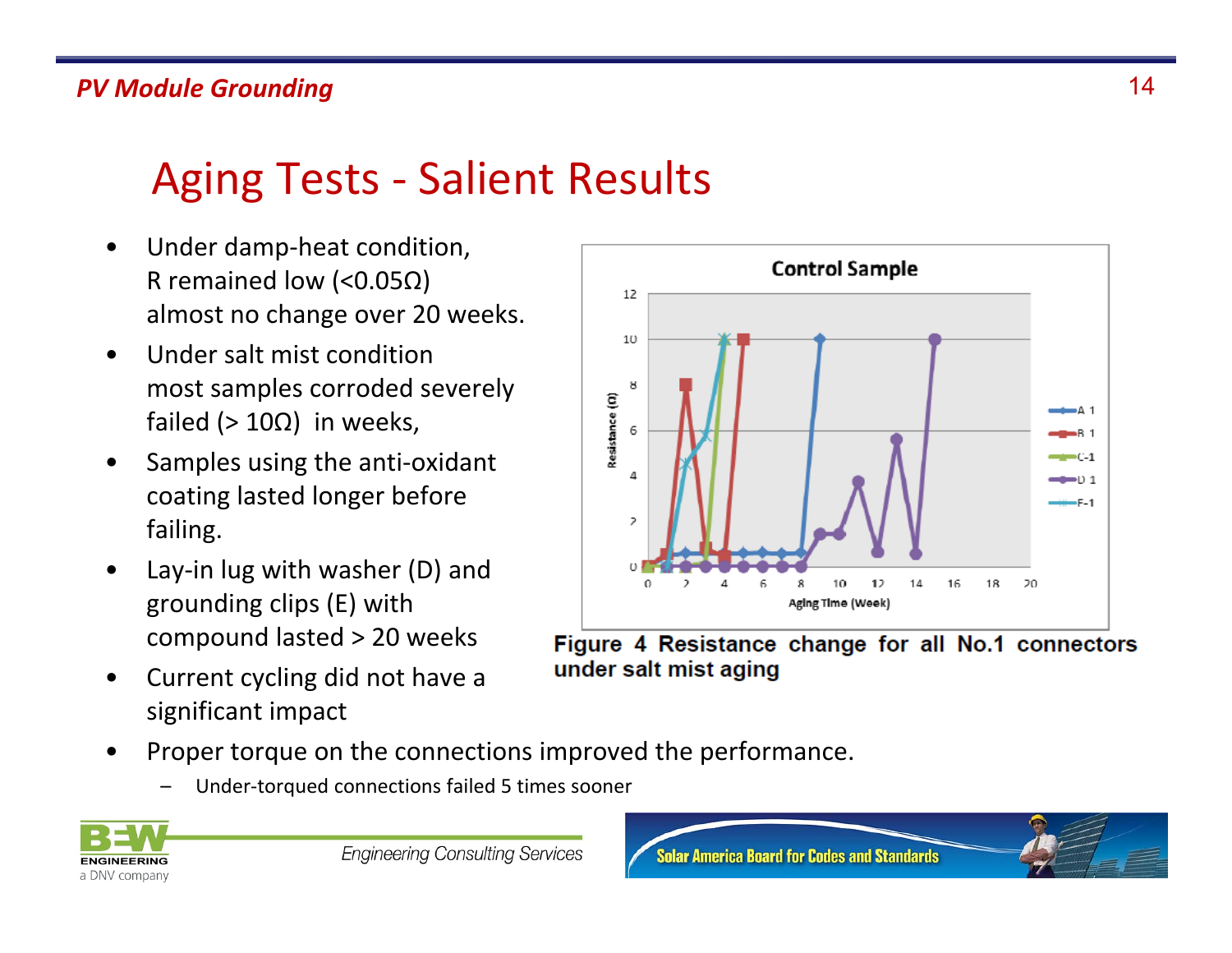### Corrosion Testing Issues

- •IEC 60068‐2‐11 salt mist tests (similar to ASTM B117)
- • Interpret with Caution: Corrosion mechanisms induced by the B117 tests are known to often differ from those found in the field.
- •Attempting to accelerate galvanic corrosion is particularly problematic.
- • ASTM reference on corrosion tests and standards states
	- "Accelerated testing to get <sup>a</sup> result in <sup>a</sup> shorter time period than would be possible naturally should be avoided whenever possible, because the mechanism of galvanic corrosion can change if the rate is altered significantly." (Baboian, 2005).
- • IEC 61701 Ed.2: "Salt mist corrosion testing of photovoltaic (PV) modules"
	- More nuanced set of tests with different levels of severity to choose from depending on the environment one is testing for.
	- Better reflects processes seen by PV modules
	- Applicable regardless of frame material.
	- – Based on IEC 60068‐2‐52 rather than IEC 60068‐2‐11, more widely used in the electronic component field.
	- Testing sequence combines <sup>a</sup> salt fog exposure followed by humidity storage under controlled temperature and relative humidity conditions.
	- – Different testing sequences are considered for the PV module technology involved: crystalline silicon, thin‐film and concentrator photovoltaic (CPV) modules.

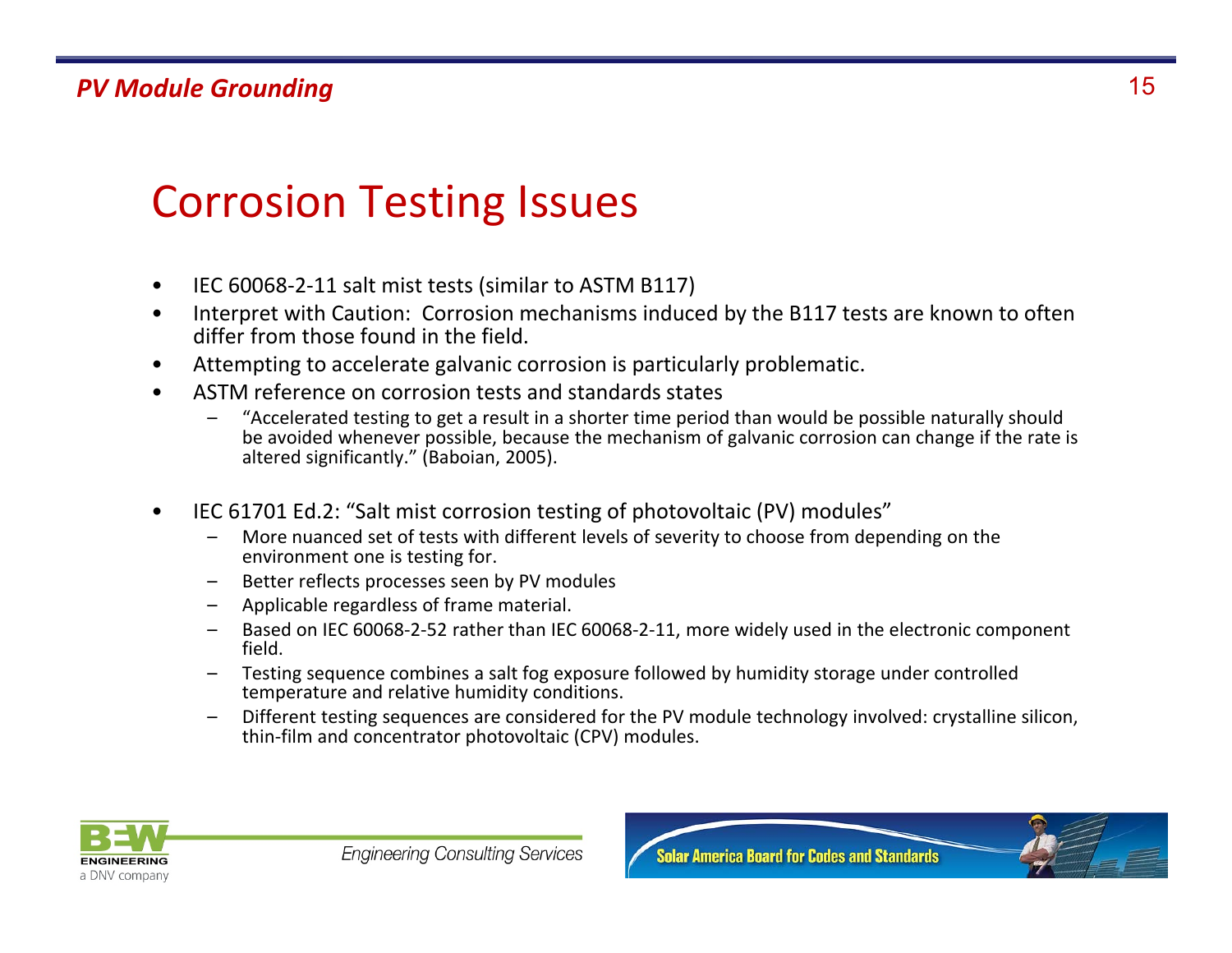### Safety Objectives for Proper Module Grounding

- • Basic concepts of the impact of electricity on the human body
	- DC impedance and current thresholds
	- Potential danger to personnel presented by improperly grounded module frames.
- $\bullet$  Module frame fault scenarios
	- Guidance for determining adequate conductivity of the grounding system and frame connections that carry fault current.
- $\bullet$  Systemic methods of module grounding and how well they address safety in the event of the faults.
- $\bullet$  Generalized design criteria using National Electrical Code principles.
- $\bullet$  The current test regimes recommended for certification should adequately address safety issues such as touch safe voltages and currents.



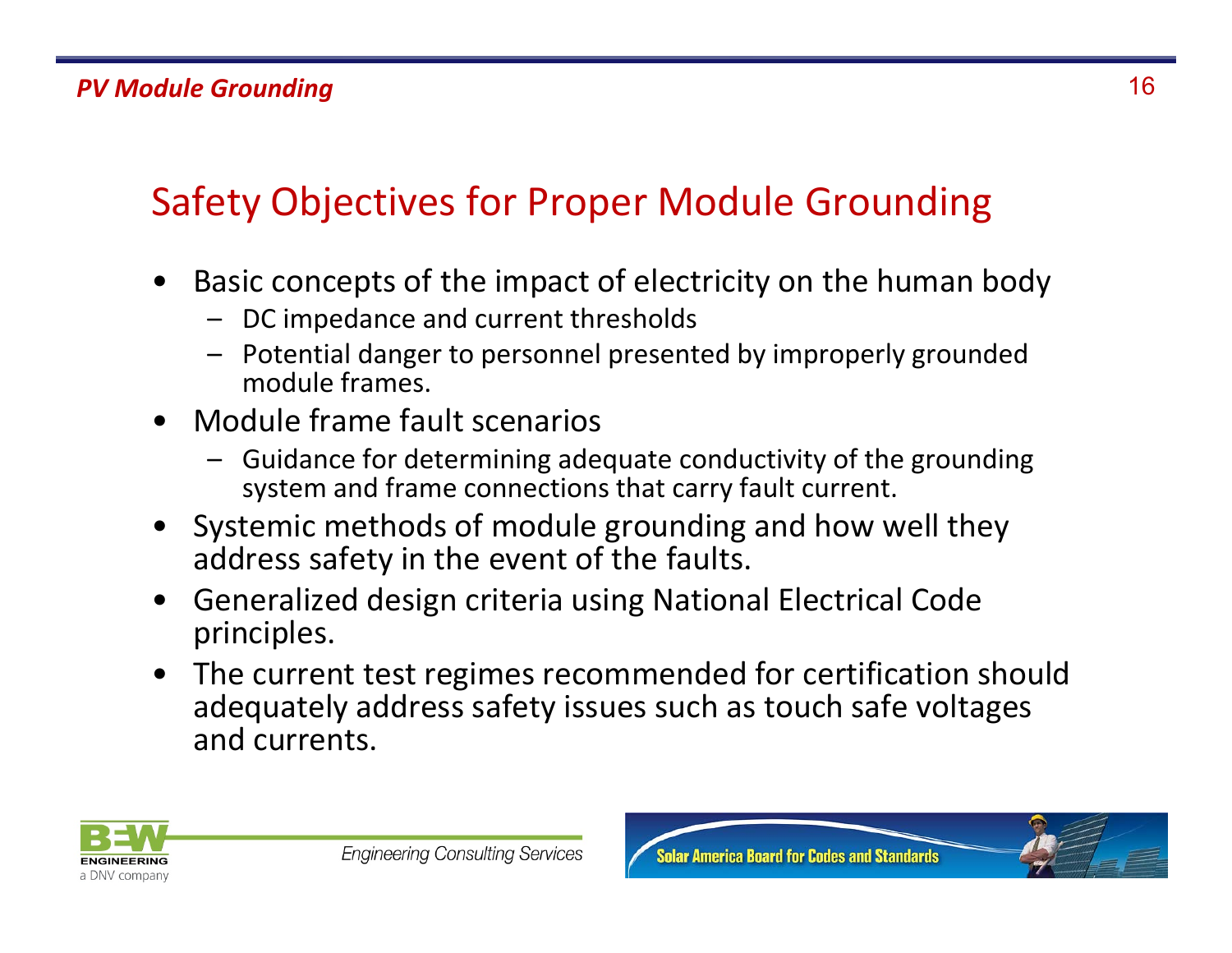### Safety Aspects of Module Grounding Human voltage and current thresholds





**Solar America Board for Codes and Standards** 

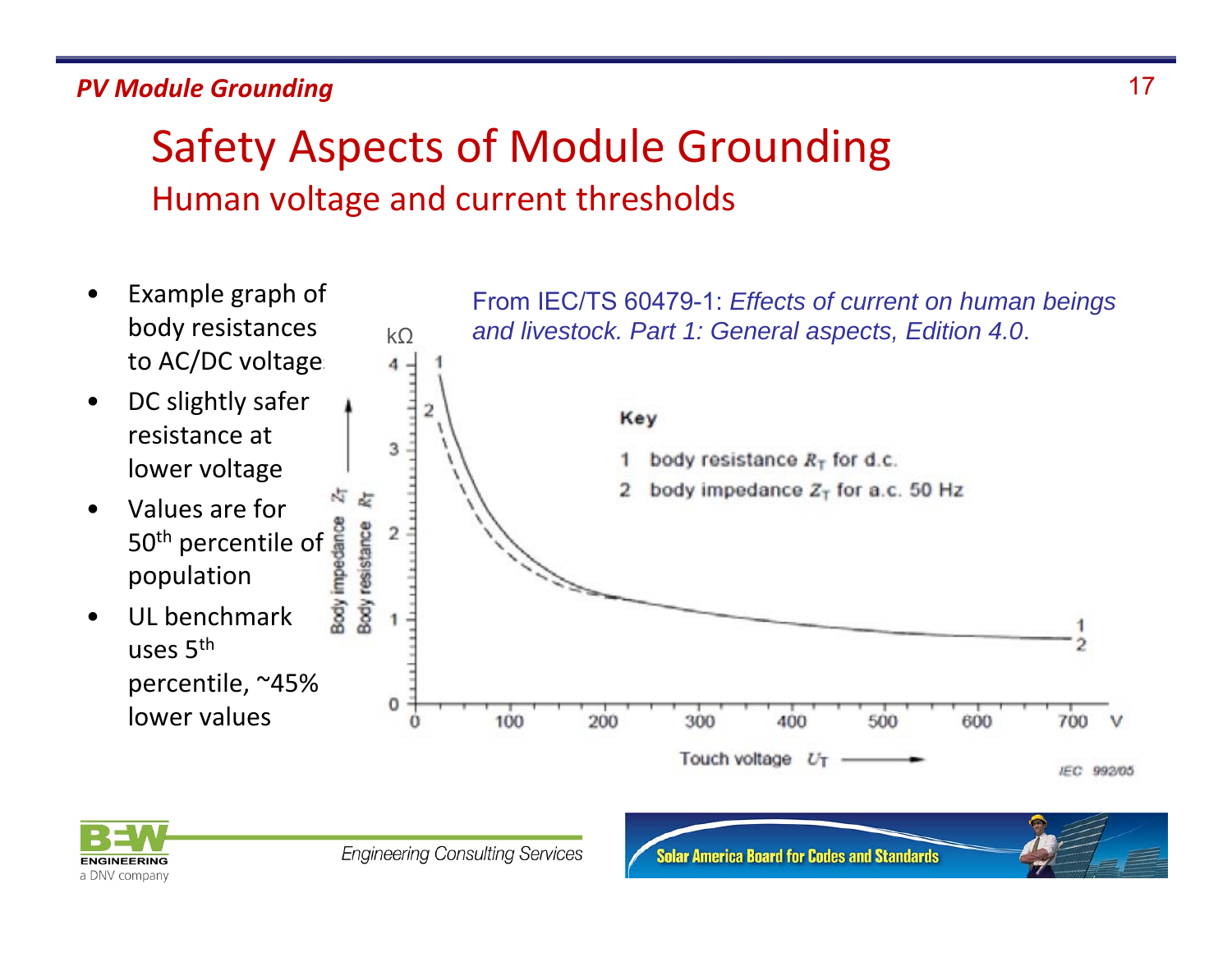### Safety Aspects of Module Grounding Human voltage and current thresholds

- • Zones indicate DCcurrent level andduration impact on body
- • DC‐3 (beginning at Curve b) and DC‐4 potentially harmful or fatal
- • C curves represent sufficient currentsto cause ventricularfibrillation at various population percentiles
- • 30 mA threshold applicable for DC



Figure 3: DC Time-Current Curves and Zones Defining the Typical Impact on Human Beings (IEC, 2005)



**Engineering Consulting Services** 

**Solar America Board for Codes and Standards** 

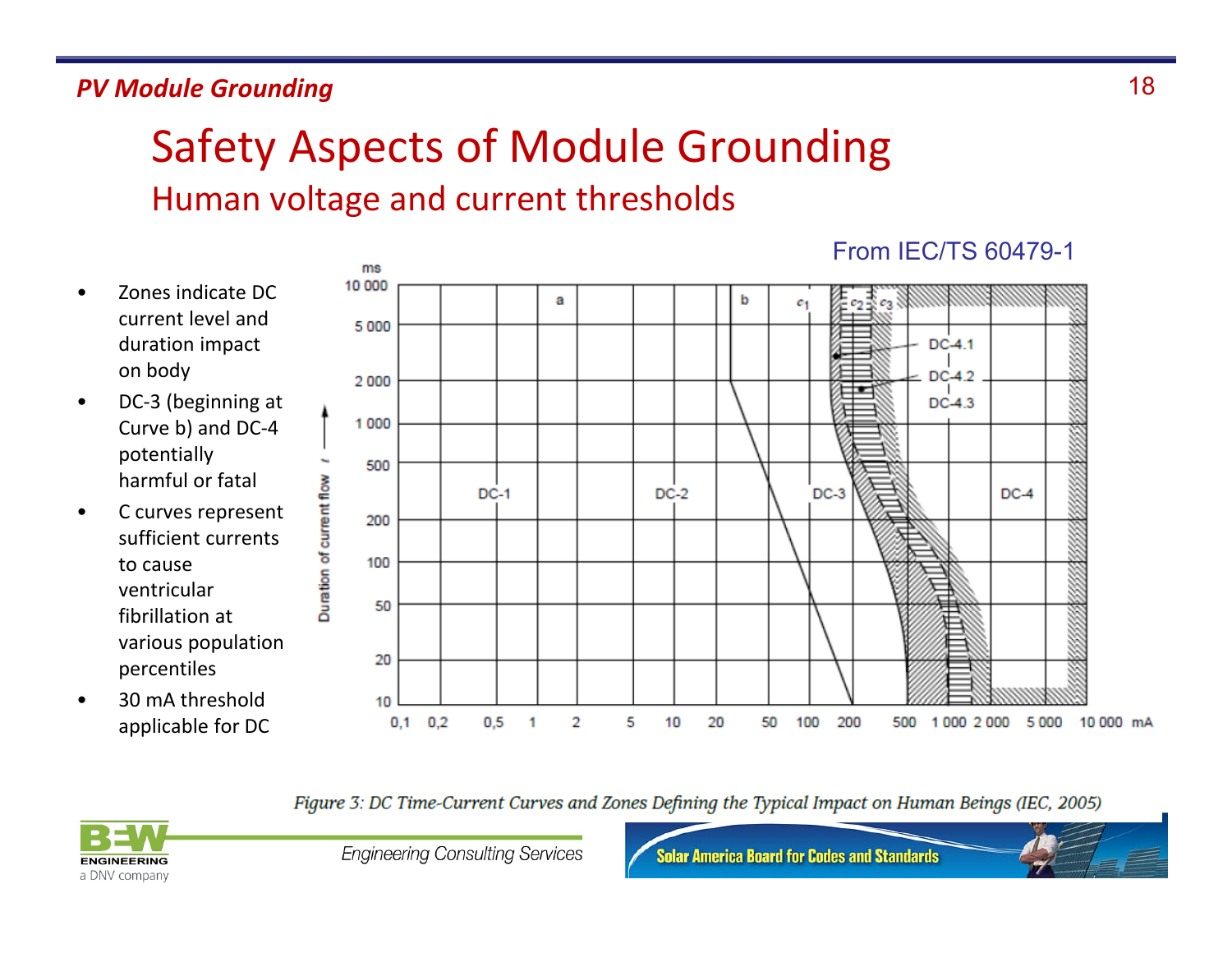### Safety Aspects of Module Grounding Human voltage and current thresholds

| Physiological effect            | Ordinary DC limit  | DC limits for situations restricted to<br>adults only |
|---------------------------------|--------------------|-------------------------------------------------------|
| <b>Startle reaction</b>         | 2.0 <sub>m</sub> A | 2.0 <sub>m</sub> A                                    |
| Inability to let go             | 30 mA              | 40 mA                                                 |
| <b>Ventricular fibrillation</b> | 80 mA              | 240 mA                                                |
| <b>Electrical burns</b>         | 70 mA              | 70 mA                                                 |

DC Current Thresholds for Various Physiological Effects in Humans (UL, 1999)

Key: milliampere (mA)

#### AC Current Thresholds for Various Physiological Effects in Humans (UL, 1999)

| Physiological effect            | Ordinary 60-Hz limit | 60-Hz limits for situations restricted<br>to adults only |
|---------------------------------|----------------------|----------------------------------------------------------|
| Startle reaction                | 0.5 <sub>m</sub> A   | 0.5 <sub>m</sub> A                                       |
| Inability to let go             | 5.0 <sub>m</sub> A   | 6.0 <sub>m</sub> A                                       |
| <b>Ventricular fibrillation</b> | $20 \text{ mA}$      | $105 \text{ mA}$                                         |
| <b>Electrical burns</b>         | 70 mA                | 70 mA                                                    |

Key: milliampere (mA), hertz (Hz)

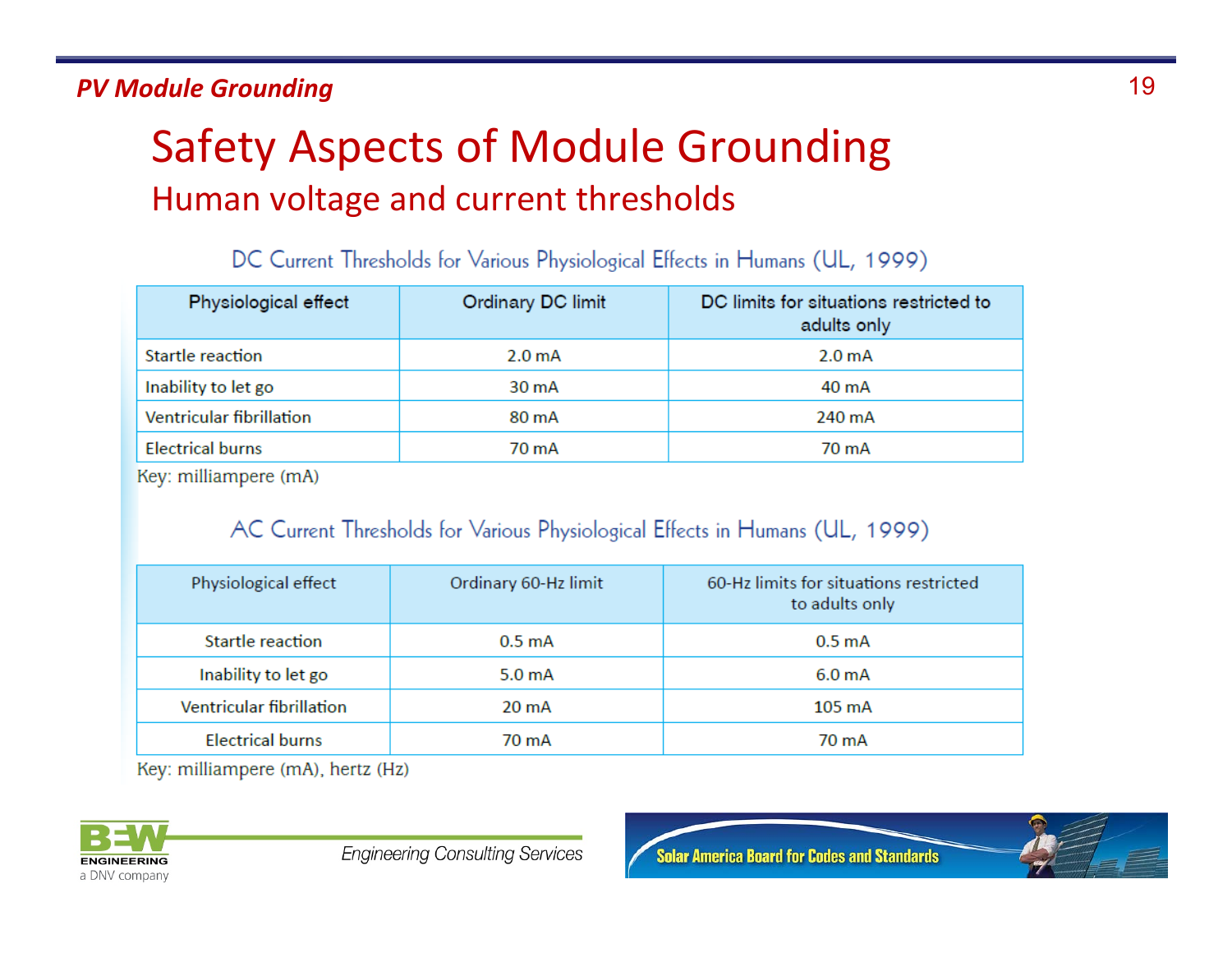## Module Frame Fault Scenarios

- •Lightning
- Ground faults (live DC circuit connection to frame)
- Leakage current
- Faults from external sources, such as AC circuit.
- •Grounding circuit requirements:

Module frames "shall be connected together and to the supply source in a manner that establishes an effective ground fault current path" [250.4(A)(3)]. An effective ground‐fault current path is electrical equipment and wiring that "shall be installed in <sup>a</sup> manner that creates <sup>a</sup> low‐impedance circuit facilitating the operation of the overcurrent device," and "shall be capable of carrying the maximum fault current likely to be imposed on it..." [250.4(A)(5)]



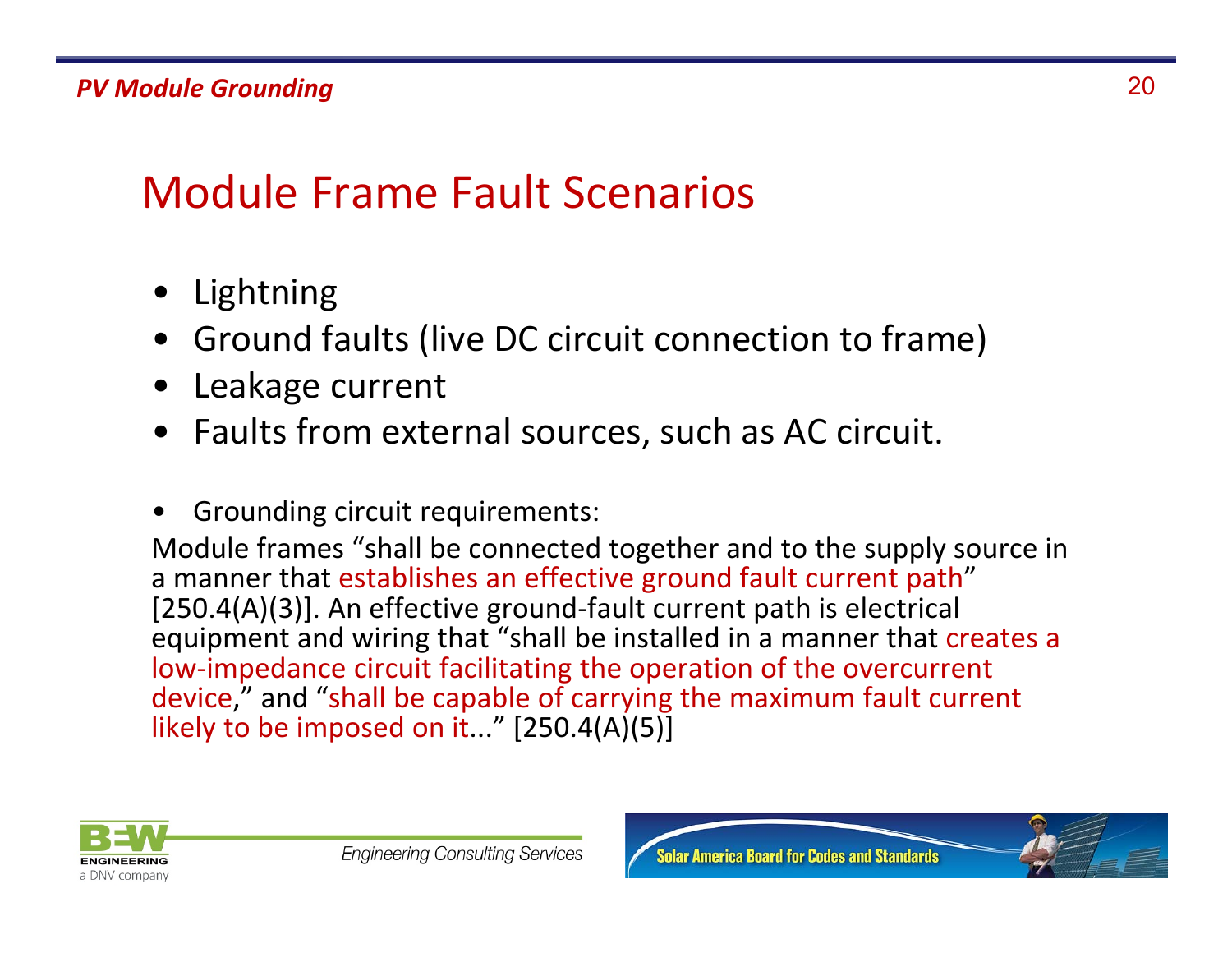### DC string fault to grounded module frame



- • Fault current from entire array present on module frame until GFDI fuse (e.g. 5A) or string fuse (e.g. 15A) blows.
- • Fault current levels dependent on fault impedance and ground circuit impedance .. may delay OCPD operation, create unsafe voltages

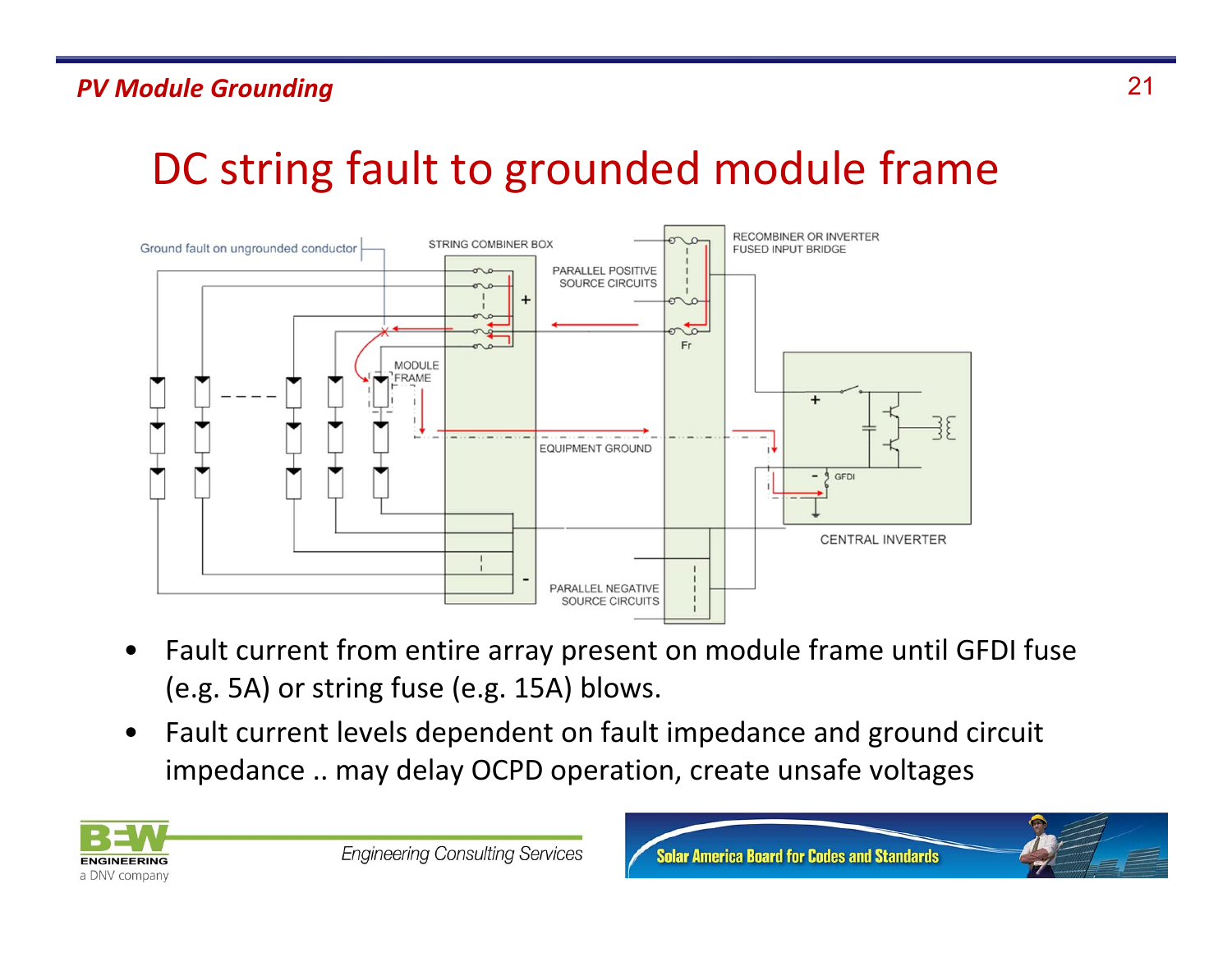### Example scenarios for shock hazard

- $\bullet$  Poor, high‐ impedance frame connection toground circuit
- • Large array (current capacity)
- $\bullet$  Low body resistance value
- • Low resistance between body and return path to ground (e.g. touching combiner box).



- • In this case, <sup>a</sup> person touching the faulted module frame becomes <sup>a</sup> primary path for fault current, e.g. 300V/1kOhm or 300 mA.
- • 2 Ohm ground connection and 15A fault current creates 30V ‐‐ 30 V/1 kOhm <sup>=</sup> 30 mA



**Solar America Board for Codes and Standards** 

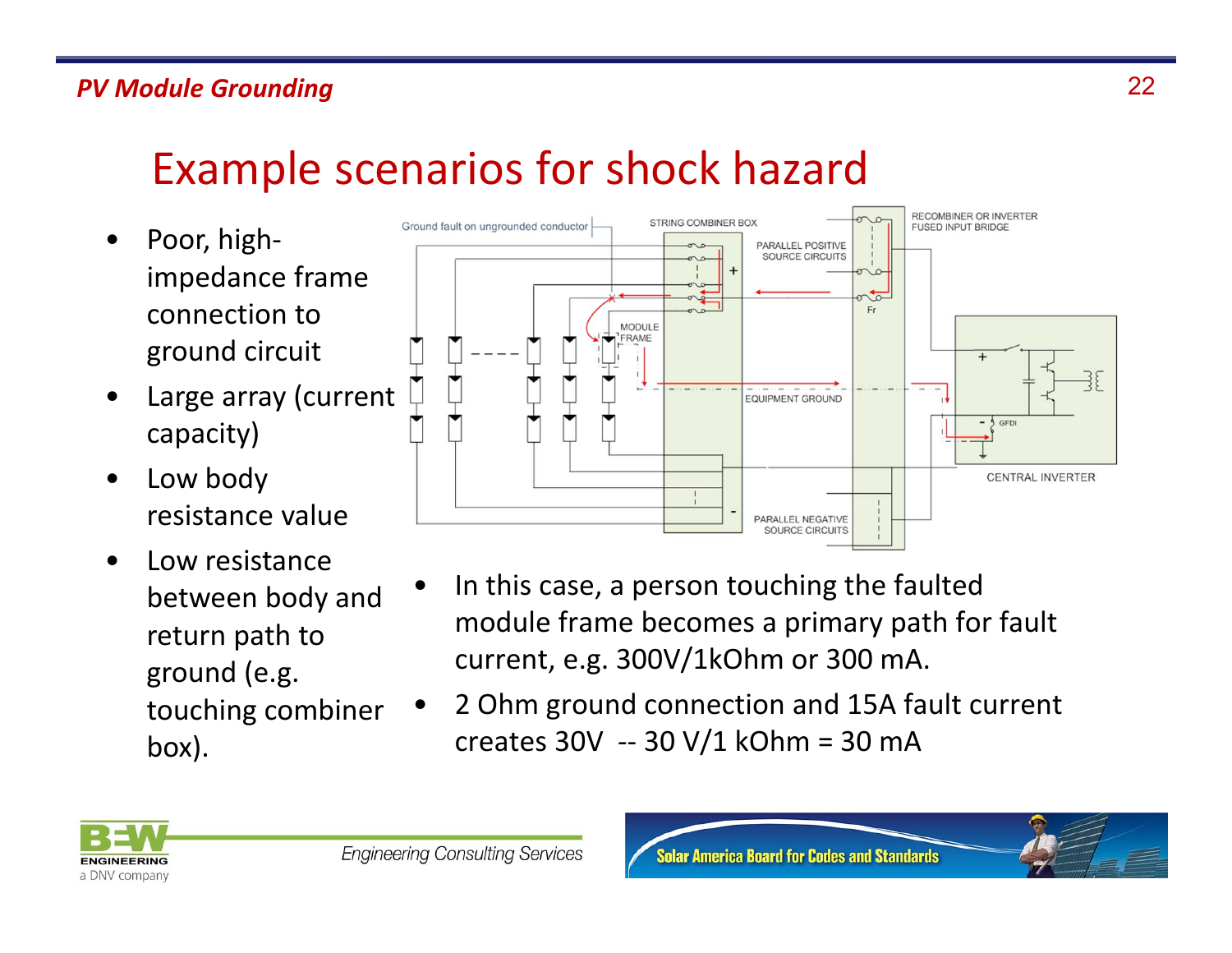### Frame Grounding Approach

- $\bullet$  Frames bonded to EGCconductor or support
- • Frames bondedtogether with single ground circuit path (up to 0.1 Ohm per connection, as permitted by UL 1703).
- $\bullet$  Frames bondedtogether with multiple circuit paths (effectively a contiguous sheet, very low ground resistance)





**Solar America Board for Codes and Standards** 



*Ground fault* 

*current path*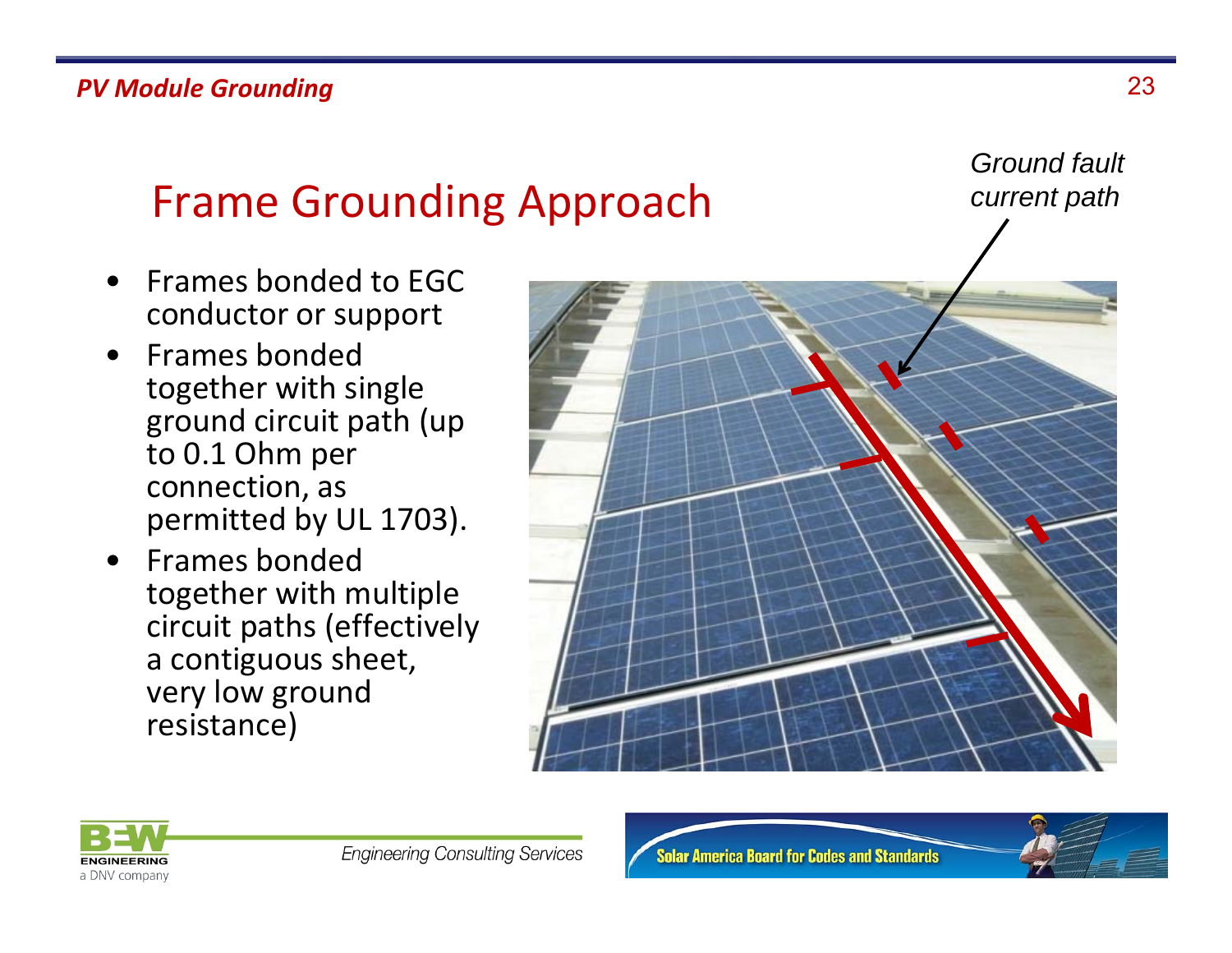Recommendations for Design and Installation Related to:

- •Listings and instructions
- •Equipment selection
- Torqued connections
- •Proper handling of and installation of equipment
- •Proper sequence and orientation of components
- •Avoidance of dissimilar metal combinations
- •Other aspects to reduce corrosion risk
- Storage of components prior to installation